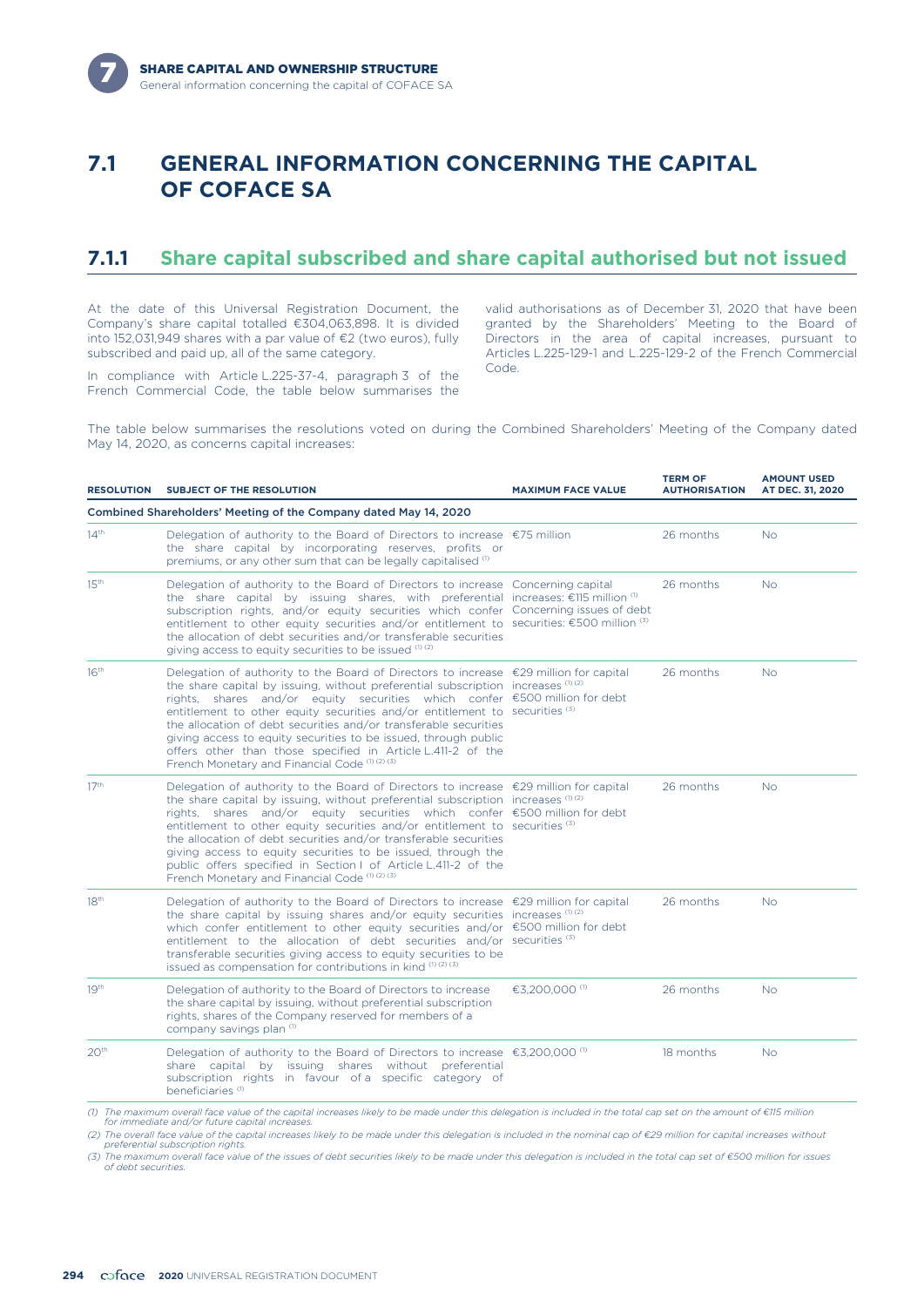

### **7.1.2 Shares not representing capital**

None.

### **7.1.3 Own shares and the acquisition of treasury shares by the Company**

#### Description of the 2020-2021 Buyback Programme

#### Introduction

It should be noted that the Combined Shareholders' Meeting of May 16, 2019, in its fifth (5<sup>th</sup>) resolution, had previously authorised the Board of Directors to trade in the shares of COFACE SA (the Company), under the 2019-2020 Share Buyback Programme, the main features of which were published on the Company's website and in the 2019 Universal Registration Document.

The Company, listed on Euronext Paris – Compartment A – wishes to continue with its Share Buyback Programme (the Programme), in accordance with the applicable regulation (see "Legal Framework" below).

To this end, the Combined Shareholders' Meeting of May 14, 2020 again authorised, in its fifth (5<sup>th</sup>) resolution, the Board of Directors, which may in turn delegate this authority, under the legal and regulatory conditions, to implement a new Programme concerning the Company's shares (ISIN code FR0010667147). This Programme would replace the existing programme set up by the Combined Shareholders' Meeting of May 16, 2019.

#### Main features of the 2020-2021 Buyback Programme

#### *Date of the Shareholders' Meeting that authorised the Programme*

The 2020-2021 Programme was authorised by the Combined Shareholders' Meeting of May 14, 2020, in its fifth (5<sup>th</sup>) resolution.

The Board of Directors' meeting of July 29, 2020, pursuant to the authority granted to it by the Combined Shareholders' Meeting of May 14, 2020, in its fifth (5<sup>th</sup>) resolution, authorised COFACE SA, which may in turn delegate this authority to the Chief Executive Officer, to trade the Company's shares through the "2020-2021 Share Buyback Programme", the main features of which are described below.

#### *Breakdown by objective of equity securities held as of December 31, 2020*

At December 31, 2020, COFACE SA held 1.54% of its own share capital, representing 2,341,985 ordinary shares. On that date, the number of shares held could be broken down by objective as follows:

| <b>OBJECTIVES</b> |                                                                                                                                                                                                                                                                                                                                                                                               | <b>NUMBER OF SHARES HELD</b> |
|-------------------|-----------------------------------------------------------------------------------------------------------------------------------------------------------------------------------------------------------------------------------------------------------------------------------------------------------------------------------------------------------------------------------------------|------------------------------|
| a)                | ensure liquidity and boost the market for the Company's stock through an investment<br>service provider acting independently under a liquidity agreement, in compliance with<br>the charter of ethics recognised by the Autorité des marchés financiers (French Financial<br>Markets Authority, AMF);                                                                                         | 168,239                      |
| b)                | allocate shares to Company employees, and in particular as part of:                                                                                                                                                                                                                                                                                                                           |                              |
|                   | 1) employee profit-sharing schemes,                                                                                                                                                                                                                                                                                                                                                           |                              |
|                   | 2) any Company stock options plan, pursuant to the provisions of Article L.225-177 et seg.<br>of the French Commercial Code.                                                                                                                                                                                                                                                                  |                              |
|                   | 3) any savings plan in accordance with Article L.3331-1 et seq. of the French Labour Code,                                                                                                                                                                                                                                                                                                    |                              |
|                   | 4) any bonus share allocation under the provisions of Article L.225-197-1 et seq. of the<br>French Commercial Code; additionally, perform all hedge operations relating to these<br>transactions, under the conditions provided for by the market authorities and at the times<br>to be determined by the Board of Directors or the person acting by delegation of the<br>Board of Directors: | 1.063.069                    |
| e)                | cancel all or part of the stock thus purchased.                                                                                                                                                                                                                                                                                                                                               | 1,110,677                    |
| <b>TOTAL</b>      |                                                                                                                                                                                                                                                                                                                                                                                               | 2,341,985                    |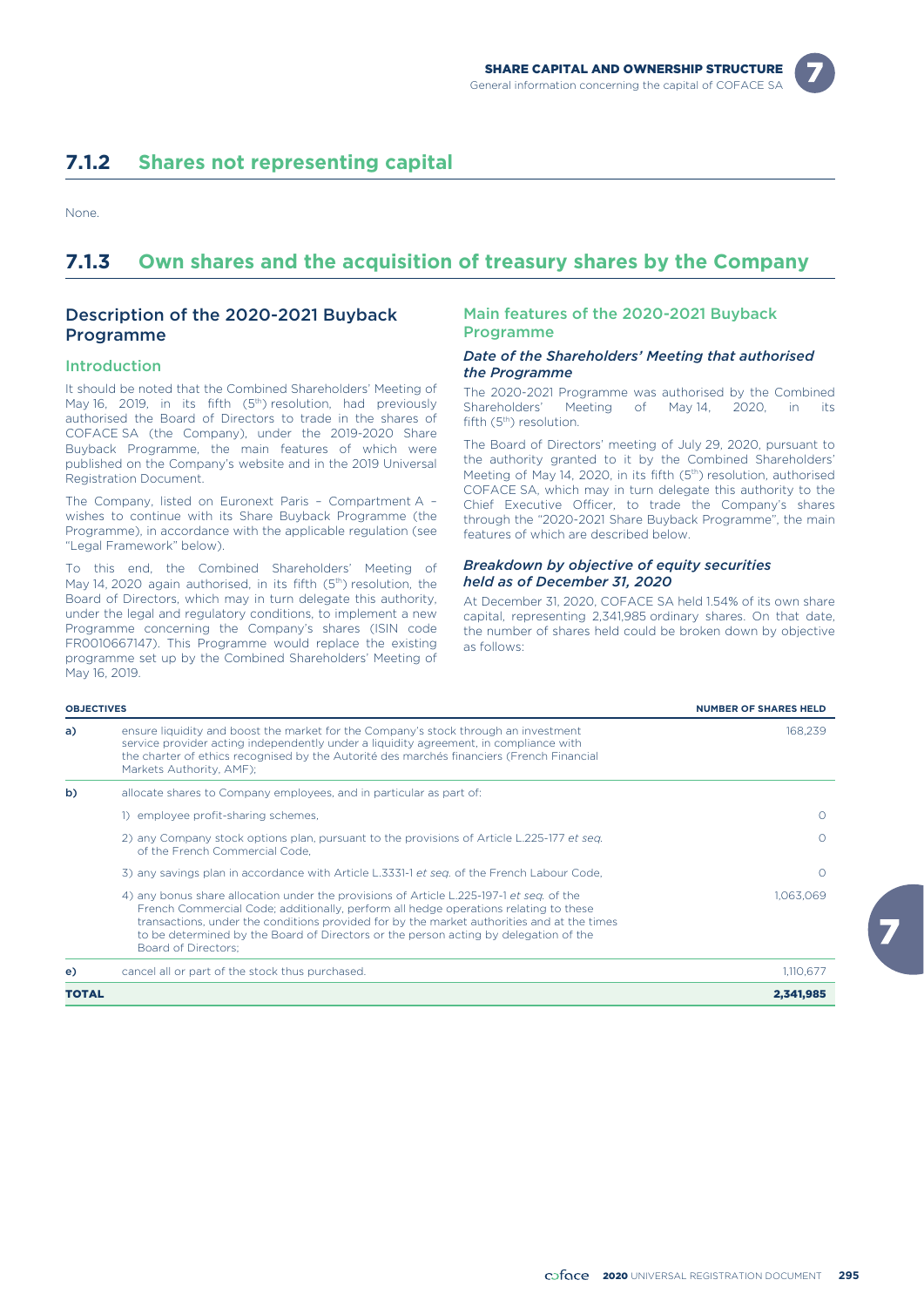

#### *Objectives of the 2020-2021 Share Buyback Programme*

The Company's shares may be purchased and sold, at the decision of the Board of Directors, in order to:

#### **AUTHORISED OBJECTIVES**

| ensure liquidity and boost the market for the Company's stock through an investment service provider acting independently under |
|---------------------------------------------------------------------------------------------------------------------------------|
| a liquidity agreement, in compliance with the market practice accepted by the AMF on July 2, 2018;                              |

b) allocate shares to corporate officers and to employees of the Company and other Group entities, in particular as part of:

(i) employee profit-sharing schemes,

(ii) any Company stock option plan, pursuant to the provisions of Article L.225-177 *et seq.* of the French Commercial Code,

(iii) any savings plan in accordance with Article L.3331-1 *et seq.* of the French Labour Code,

(iv) any bonus share allocation under the provisions of Articles L.225-197-1 *et seq.* of the French Commercial Code; additionally, perform all hedge operations relating to these transactions, under the conditions provided for by the market authorities and at the times to be determined by the Board of Directors or the person acting by delegation of the Board of Directors;

| C) | transfer the Company's shares upon exercise of the rights attached to securities entitling their bearers, directly or indirectly, through<br>reimbursement, conversion, exchange, presentation of a warrant or in any other manner, to the allocation of the Company's shares<br>pursuant to current regulations; additionally, perform all hedge operations relating to these transactions, under the conditions<br>provided for by the market authorities and at the times to be determined by the Board of Directors or the person acting by<br>delegation of the Board of Directors: |
|----|------------------------------------------------------------------------------------------------------------------------------------------------------------------------------------------------------------------------------------------------------------------------------------------------------------------------------------------------------------------------------------------------------------------------------------------------------------------------------------------------------------------------------------------------------------------------------------------|
| d) | keep the Company's shares and subsequently remit them in payment or exchange in connection with any external growth<br>operations:                                                                                                                                                                                                                                                                                                                                                                                                                                                       |

e) cancel all or part of the stock thus purchased;

f) implement all market practices accepted by the AMF and, more generally, execute all transactions in compliance with current regulations, in particular, the provisions of (EU) Regulation No. 596/2014 of the European Parliament and of the Council of April 16, 2014 on market abuse (market abuse regulation).

#### *Maximum share of the capital, maximum number, maximum purchase price and characteristics of the securities that COFACE SA may acquire*

#### Securities concerned

The Company's ordinary shares listed for trading on Euronext Paris:

| <b>MARKET PROFILE</b> |                                                                                                  |
|-----------------------|--------------------------------------------------------------------------------------------------|
| Trading               | Euronext Paris (Compartment A), eligible for deferred settlement service (SRD)                   |
| ISIN code             | FR0010667147                                                                                     |
| Reuters code          | COFA PA                                                                                          |
| Bloomberg code        | COFA FP                                                                                          |
| Stock market indexes  | SBF 120, CAC All Shares, CAC All-Tradable, CAC Financials, CAC Mid & Small, CAC MID 60, Next 150 |
|                       |                                                                                                  |

#### Maximum share of the capital

The Board of Directors may authorise, with the power to further delegate under the legal and regulatory conditions, in compliance with the provisions of Article L.225-209 *et seq.* of the French Commercial Code, the purchase, in one or more instances and at the times to be determined by it, of a number of the Company's shares that may not exceed:

- **10%** of the total number of shares composing the share capital at any time whatsoever, or
- **I** 5% of the total number of shares composing the share capital, if they are shares acquired by the Company with a view to keeping them and transferring them as payment or exchange in connection with a merger, spin-off or asset contribution.

These percentages apply to a number of shares adjusted, where appropriate, according to the operations that could impact the share capital subsequent to the Shareholders' Meeting of May 14, 2020.

#### Maximum number

As required by law, COFACE SA undertakes not to exceed the holding limit of 10% of its capital; as an indication, this corresponds to 15,203,195 shares at December 31, 2020.

#### Maximum purchase price

In accordance with the fifth  $(5<sup>th</sup>)$  resolution proposed and accepted by the Combined Shareholders' Meeting of May 14, 2020, the maximum purchase price per unit cannot exceed €14 per share, excluding costs.

The Board of Directors may nevertheless, for operations involving the Company's capital, particularly a modification of the par value of the share, a capital increase by incorporation of reserves following the creation and allocation of bonus shares, a stock split or reverse stock split, adjust the aforementioned maximum purchase price in order to take into account the impact of these operations on the value of the Company's stock.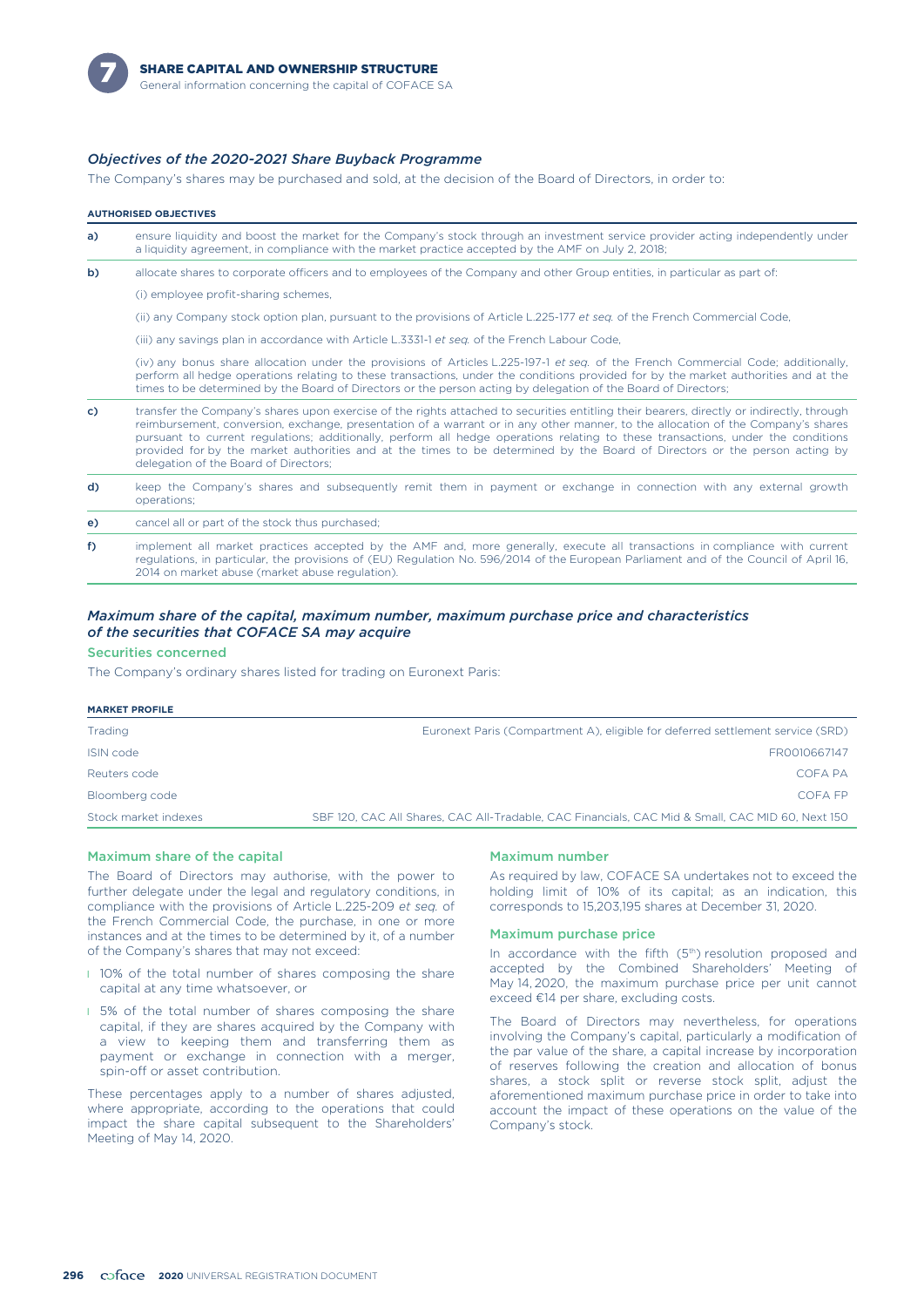

#### Other information

The acquisition, disposal or transfer of these shares may be completed and paid for by any methods authorised by the current regulations, on a regulated market, multilateral trading system, systematic internaliser or over the counter, in particular through the acquisition or disposal of blocks of shares, using options or other derivative financial instruments or warrants or, more generally, securities entitling their bearers to shares of the Company, at the times that the Board of Directors will determine.

Unless it has the prior authorisation of the Shareholders' Meeting, the Board of Directors may not use this delegation of authority once a third party has filed a public offer for the Company's shares, and until the end of the offer period.

#### *Duration of the Buyback Programme*

In accordance with the fifth  $(5<sup>th</sup>)$  resolution proposed and accepted by the Combined Shareholders' Meeting of May 14, 2020, this Programme will have a maximum duration of eighteen (18) months as from said meeting and may therefore be continued up to November 5, 2021 (inclusive) at the latest

or until the date of its renewal by a Shareholders' Meeting held before that date.

This authorisation ends the authorisation granted by the fifth (5<sup>th</sup>) resolution adopted by the Shareholders' Meeting of May 16, 2019.

#### Liquidity agreement

The liquidity agreement with Natixis dated July 2, 2014 was transferred as of July 2, 2018 to ODDO BHF (for a term of twelve (12) months, automatically renewable). To implement the agreement, ODDO BHF was provided with the following resources, which were allocated to the liquidity account on the settlement date of June 29, 2018: 76,542 COFACE SA securities and €2,161,049.81.

Under this agreement, in financial year 2020 the Company purchased 2,548,956 treasury shares and sold 2,485,203 treasury shares. At December 31, 2020, the balance on the liquidity account comprised: 168,239 COFACE SA shares and €1,550,624.80.

The table below shows the changes in share purchases and sales in 2020:

|               | <b>LIQUIDITY AGREEMENT</b>                            |                                                                 |                                                  |                                                   |              |  |  |  |
|---------------|-------------------------------------------------------|-----------------------------------------------------------------|--------------------------------------------------|---------------------------------------------------|--------------|--|--|--|
| Date          | <b>NUMBER</b><br><b>OF SHARES</b><br><b>PURCHASED</b> | <b>AVERAGE</b><br><b>PURCHASE</b><br><b>PRICE</b><br>$(in \in)$ | <b>NUMBER</b><br><b>OF SHARES</b><br><b>SOLD</b> | <b>AVERAGE</b><br><b>SALE PRICE</b><br>$(in \in)$ | <b>TOTAL</b> |  |  |  |
| Jan. 31, 2020 | 146,904                                               | €11.36                                                          | 157,316                                          | €11.40                                            | 94,074       |  |  |  |
| Feb. 28, 2020 | 170,651                                               | €11.01                                                          | 111,589                                          | €11.47                                            | 153,136      |  |  |  |
| Mar. 31, 2020 | 309,372                                               | €7.23                                                           | 202,017                                          | €7.01                                             | 260,491      |  |  |  |
| Apr. 30, 2020 | 186,226                                               | €5.53                                                           | 163,415                                          | €5.67                                             | 283,302      |  |  |  |
| May 31, 2020  | 179,686                                               | €5.06                                                           | 161,885                                          | €5.14                                             | 301,103      |  |  |  |
| June 30, 2020 | 259,111                                               | €6.30                                                           | 288,892                                          | €6.33                                             | 271,322      |  |  |  |
| Jul. 31, 2020 | 160,718                                               | €6.37                                                           | 199,735                                          | €6.42                                             | 232,305      |  |  |  |
| Aug. 31, 2020 | 174,670                                               | €6.71                                                           | 179,337                                          | €6.77                                             | 227,638      |  |  |  |
| Sep. 30, 2020 | 290,746                                               | €6.50                                                           | 253,494                                          | €6.57                                             | 264,890      |  |  |  |
| Oct. 31, 2020 | 282,608                                               | €6.40                                                           | 304,026                                          | €6.44                                             | 243,472      |  |  |  |
| Nov. 30, 2020 | 164,268                                               | €8.22                                                           | 245,464                                          | €8.09                                             | 162,276      |  |  |  |
| Dec. 31, 2020 | 223,996                                               | €8.47                                                           | 218,033                                          | €8.51                                             | 168,239      |  |  |  |
| <b>TOTAL</b>  | 2,548,956                                             | €7.26                                                           | 2,485,203                                        | €7,26                                             |              |  |  |  |

#### Treasury share transactions

In financial year 2020, the Company bought 1,610,677 treasury shares, corresponding to 1.06% of its share capital. Share purchase mandates for 2020 were entered into with:

- 1. Kepler Cheuvreux, to buy shares for allocation under the bonus share allocation plan referred to as the Long-Term Incentive Plan (LTIP) – see Section 2.3.1 "Compensation policy";
- 2. Kepler Cheuvreux, to buy shares under an additional share buyback programme for a target amount of

€15 million between October 27, 2020 and up to February 9, 2021. 741,480 shares were purchased between January 2 and January 29, 2021;

In 2020, the total amount of transaction fees for the treasury share buyback was €8,734.49 for Kepler.

The history of bonus share allocations under the LTIPs put in place by the Company is given in Section 2.3.12.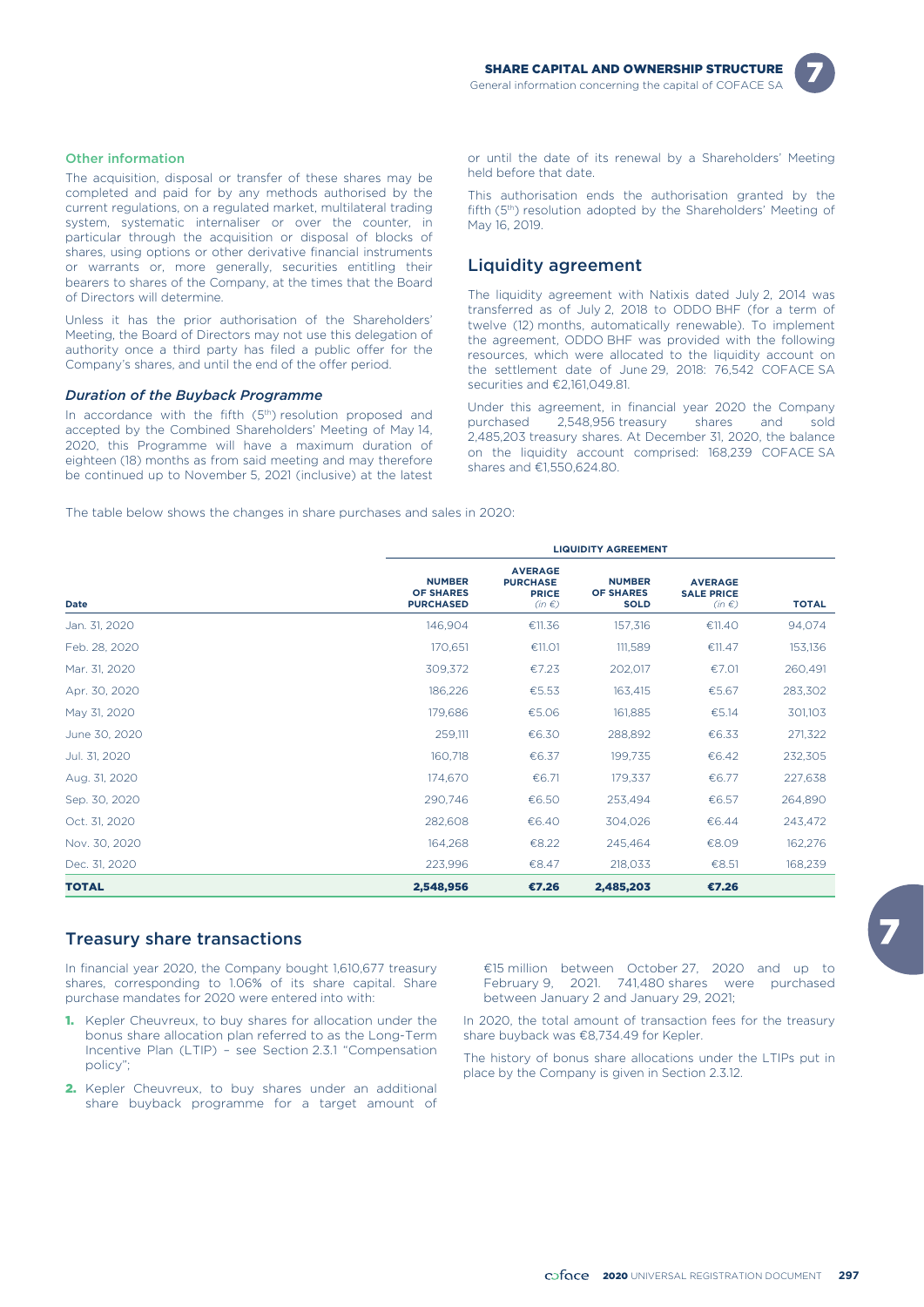

#### The table below shows the change in treasury share purchase mandates:

|                          |           |                                   | <b>TREASURY SHARE PURCHASE MANDATE</b>                                                                      |                                                       |                                                       | <b>TOTAL</b><br>$(in \in)$                    |
|--------------------------|-----------|-----------------------------------|-------------------------------------------------------------------------------------------------------------|-------------------------------------------------------|-------------------------------------------------------|-----------------------------------------------|
| <b>Buyback programme</b> | YES/NO    | <b>SERVICE</b><br><b>PROVIDER</b> | <b>DATE</b>                                                                                                 | <b>NUMBER OF</b><br><b>SHARES</b><br><b>PURCHASED</b> | <b>AVERAGE</b><br><b>PURCHASE PRICE</b><br>$(in \in)$ |                                               |
| 2014-2015                | No.       | N/A                               | N/A                                                                                                         |                                                       |                                                       |                                               |
| 2015-2016                | Yes       | <b>Natixis</b>                    | Jul. 31, 2015 to Sept. 15, 2015                                                                             | 235,220                                               | 8.98                                                  | 2,112,468.45                                  |
| 2016-2017                | <b>No</b> | N/A                               | N/A                                                                                                         |                                                       |                                                       |                                               |
| 2017-2018                | Yes       | Kepler<br>Cheuvreux               | i) Jul. 31, 2017 to Sept. 30, 2017<br>ii) Nov. 17, 2017 to Jan. 17, 2018                                    | 81,409<br>132,806 <sup>(1)</sup>                      | 7.94<br>8.97                                          | 646,061.31<br>1,191,254.71                    |
| 2018-2019                | Yes       | Kepler<br>Cheuvreux               | i) Feb. 16, 2018 to Oct. 15, 2018<br>ii) Aug. 6, 2018 to Aug. 15, 2018<br>iii) May 8, 2019 to Jun. 11, 2019 | 3,348,971<br>358.702<br>400,000                       | 8.96<br>7.96<br>8.69                                  | 29.999.996.03<br>2,853,559.17<br>3,474,280.75 |
|                          | Yes       | Exane BNP<br>Paribas              | iii) Oct. 26, 2018 to Jan. 8, 2019                                                                          | $1.867.312^{(2)}$                                     | 8.03                                                  | 14.999.994.75                                 |
| 2019-2020                | Yes       | Kepler<br>Cheuvreux               | Feb. 26, 2020 to Mar. 12, 2020                                                                              | 500.000                                               | 9.26                                                  | 4,631,955.03                                  |
| 2020-2021                | Yes       | Kepler<br>Cheuvreux               | Oct. 27, 2020 to Jan. 29, 2021                                                                              | $1,852,157$ $^{(3)}$                                  | 8.10                                                  | 14.999.999.32                                 |

*(1) 204,449 shares had been purchased at €8.56 at December 31, 2017. 9,766 additional shares were purchased at €8.98 when the mandate was finalised*

*(January 17, 2018). (2) 1,708,735 shares had been purchased at €8.04 at December 31, 2018. 158,577 additional shares at €7.97 were purchased when the mandate was finalised (January 8, 2019).*

*(3) 1,110,677 shares had been purchased at €7.76 at December 31, 2020. 741,480 additional shares were purchased at €8.61 when the mandate was finalised (January 29, 2021).*

The table below shows the change in treasury share distributions:

|                                                        | LTIP*         |               |               |               |  |  |  |  |
|--------------------------------------------------------|---------------|---------------|---------------|---------------|--|--|--|--|
| Plan                                                   | 2017          | 2018          | 2019          | 2020          |  |  |  |  |
| <b>Chief Executive Officer</b>                         | 60,000        | 65,000        | 70,000        | 75,000        |  |  |  |  |
| <b>Executive Committee</b>                             | 179,628       | 132,603       | 151,917       | 139,612       |  |  |  |  |
| Other beneficiaries                                    | 126,518       | 100,529       | 150,351       | 97,588        |  |  |  |  |
| <b>TOTAL NUMBER OF BONUS SHARES ALLOCATED</b>          | 366,146       | 298,132       | 372,268       | 312,200       |  |  |  |  |
| <b>PERFORMANCE UNITS (1)</b>                           | 34,400        | 29,000        | 28,520        | 28,109        |  |  |  |  |
| <b>OVERALL SHARE PACKAGE</b>                           | 405,317       | 382,869       | 434,055       | 347,841       |  |  |  |  |
| • Non-allocated shares                                 | 4.771         | 55.737        | 33,267        | 7,532         |  |  |  |  |
| Date of Shareholders' Meeting                          | May 19, 2016  | May 19, 2016  | May 16, 2018  | May 16, 2018  |  |  |  |  |
| Date of Board of Directors' meeting (authorisation)    | Feb. 8, 2017  | Feb. 12, 2018 | Feb. 11, 2019 | Feb. 5, 2020  |  |  |  |  |
| Allocation date                                        | Feb. 8, 2017  | Feb. 12, 2018 | Feb. 11, 2019 | Feb. 5, 2020  |  |  |  |  |
| Share vesting date                                     | Feb. 9, 2020  | Feb. 15, 2021 | Feb. 14, 2022 | Feb. 6, 2023  |  |  |  |  |
| End date of retention period (availability)            | N/A           | N/A           | N/A           | N/A           |  |  |  |  |
| Shares vested and to be held (Chief Executive Officer) | N/A           | N/A           | N/A           | N/A           |  |  |  |  |
| Share allocations cancelled                            | N/A           | N/A           | N/A           | N/A           |  |  |  |  |
| Date of Shareholders' Meeting                          | May 17, 2017  | May 16, 2018  | May 16, 2019  | May 14, 2020  |  |  |  |  |
| Date of Board of Directors' meeting (authorisation)    | Jul. 27, 2017 | Jul. 25, 2018 | Jul. 25, 2019 | Jul. 29, 2020 |  |  |  |  |
| Date of purchase mandate 1                             | Jul. 31, 2017 | Aug. 6, 2018  | May 8, 2019   | Feb. 26, 2020 |  |  |  |  |
| Number of shares                                       | 81.409        | 358,702       | 400,000       | 500,000       |  |  |  |  |
| Date of purchase mandate 2                             | Nov. 17, 2017 |               |               |               |  |  |  |  |
| Number of shares                                       | 132,806       |               |               |               |  |  |  |  |

*\* The amounts indicated do not take into account the shares cancelled for the plans that were not delivered as of December 31, 2020 (LTIP 2018 and subsequent plans)*

(1) The Company awards performance units (also known as "phantom shares") instead of bonus shares if the arrangement of bonus share awards is complex or<br>impossible with regard to the applicable legislation in the beneficia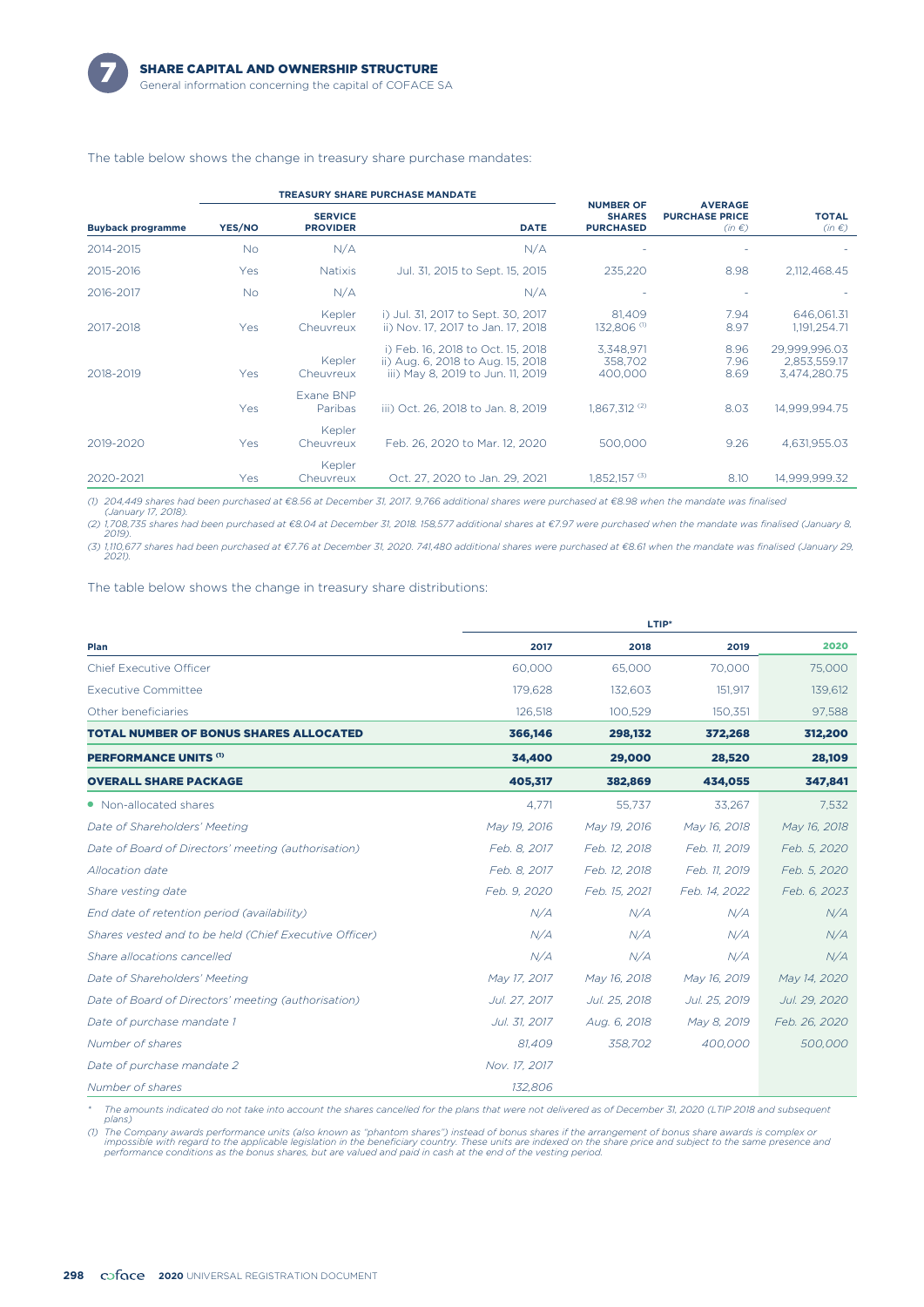

#### Treasury shares – Summary

The Shareholders' Meeting authorised the 2020-2021 buyback programme on May 14, 2020, and the implementation was decided by the Board of Directors on July 29, 2020.

Treasury shares represent a total of 1.54% of the Company's capital, *i.e.*, 2,341,985 shares at December 31, 2020 *versus* 1,000,752 shares at December 31, 2019. The aggregate nominal value of these shares was €4,683,970 (the share has a par value of €2 – see Section 7.1.8 "History of capital").

|                   |                                               |                   |                                   | <b>TOTAL TREASURY SHARES</b> |                                                                            |                      |  |  |
|-------------------|-----------------------------------------------|-------------------|-----------------------------------|------------------------------|----------------------------------------------------------------------------|----------------------|--|--|
| <b>Date</b>       | TOTAL<br><b>LIQUIDITY</b><br><b>AGREEMENT</b> | <b>TOTAL LTIP</b> | <b>BUY-BACK</b><br>(CANCELLATION) | <b>TOTAL SHARES</b>          | <b>% OF TOTAL SHARES</b><br><b>COMPRISING THE</b><br><b>SHARE CAPITAL*</b> | <b>VOTING RIGHTS</b> |  |  |
| December 31, 2020 | 168.239                                       | .063.069          | 1.110.677                         | 2.341.985                    | 1.54%                                                                      | 149.689.964          |  |  |

*\* Number of shares = 152,031,949.*

### **7.1.4 Other instruments giving access to capital**

None.

### **7.1.5 Conditions governing any right of acquisition and/or any obligation attached to shares that are subscribed, but not paid up**

None.

### **7.1.6 Share capital of any company in the Group that is under option or subject to an agreement to place it under option**

None.

### **7.1.7 Pledge, guarantees and sureties granted on the Company's share capital**

To our knowledge, at the date of this Universal Registration Document, the shares comprising the Company's capital are not subject to any pledges, guarantees or sureties.

### **7.1.8 History of capital**

The Company's share capital has changed as follows over the last four years:

- l in 2016, the share capital was reduced from €471,744,696 to €314,496,464 by decreasing the par value of each share from €5 to €2. The sum of €471,744,696, corresponding to the amount of the capital reduction, was allocated to a non-distributable "share premium" sub-account;
- l in 2018, the share capital was reduced to €307,798,522, divided into 153,899,261 shares with a par value of

€2 each, following the cancellation of 3,348,971 shares redeemed under the share buyback programme of February 12, 2018;

- l in 2019, the share capital was reduced to €304,063,898, divided into 152,031,949 shares with a par value of €2 each, following the cancellation of 1,867,312 shares redeemed under the share buyback programme of October 25, 2018;
- l in 2020, the share capital was unchanged.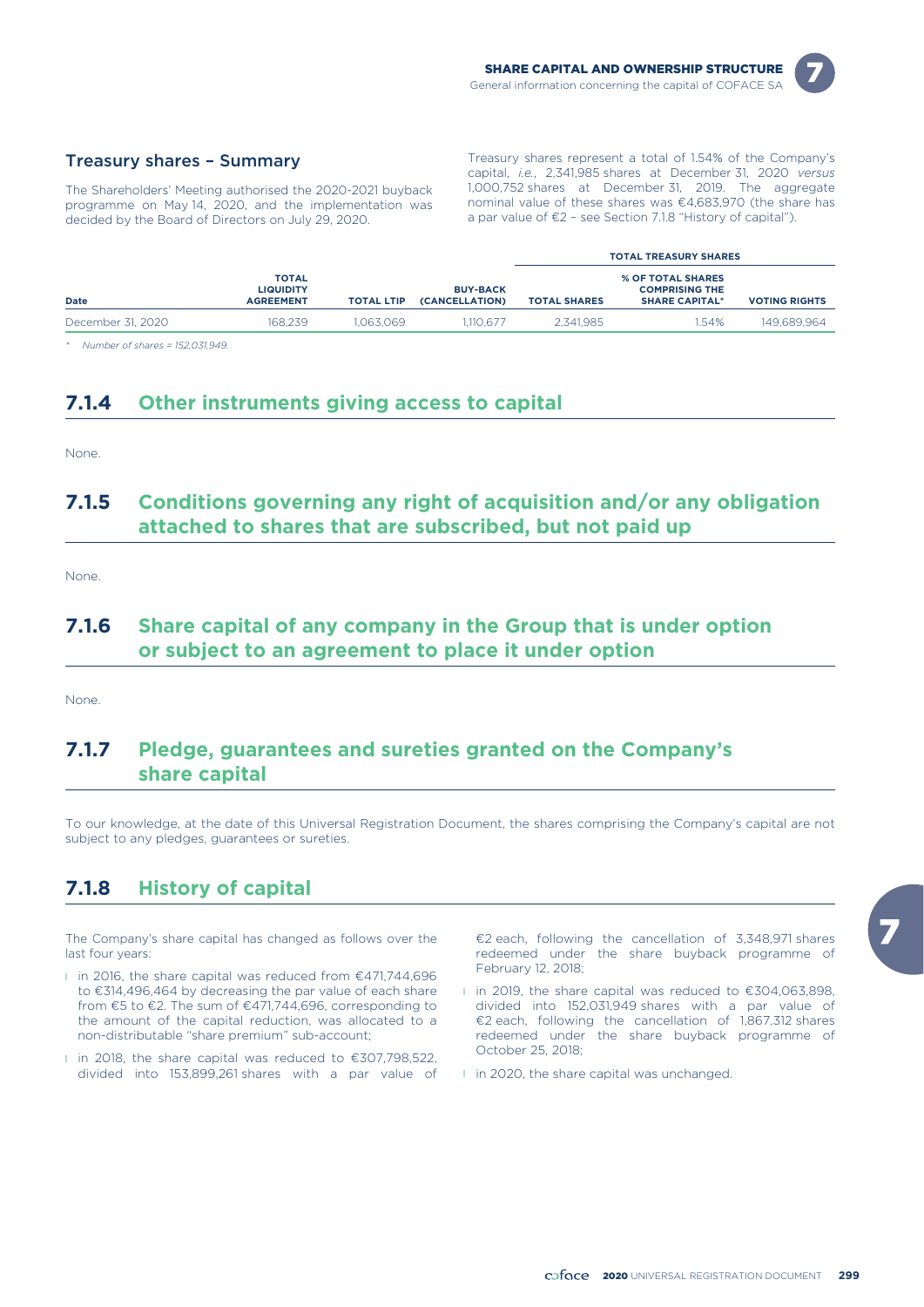### **7.1.9 Transactions carried out by persons with executive responsibilities in 2020**

Executives, the persons acting on their behalf, and persons related to them, are required by regulation to disclose to the AMF (French Financial Markets Authority) any transactions in excess of a cumulative amount of €20,000 per calendar year that they make involving COFACE SA shares and debt securities and financial instruments linked to them, and to provide the Company with a copy of this disclosure.

The table below presents a summary of the transactions specified in Article L.621-18-2 of the French Monetary and Financial Code during 2020.

| <b>NAME</b>           | <b>NATURE OF THE</b><br><b>TRANSACTION</b> | <b>NUMBER OF</b><br><b>SECURITIES</b> | <b>GROSS UNIT</b><br><b>PRICE</b> | <b>GROSS</b><br>AMOUNT <sup>(1)</sup> | <b>TOTAL NUMBER</b><br>OF SECURITIES <sup>(2)</sup> |
|-----------------------|--------------------------------------------|---------------------------------------|-----------------------------------|---------------------------------------|-----------------------------------------------------|
|                       | Acquisition                                | 10.500                                | €6.71                             | €70,414                               | 169,000                                             |
| Xavier Durand         | <b>LTIP 2017</b>                           | 60,000                                |                                   |                                       |                                                     |
|                       | Acquisition                                | 6,500                                 | €6.21                             | €40,397                               | 88,217                                              |
| <b>Thibault Surer</b> | <b>LTIP 2017</b>                           | 24,319                                |                                   |                                       |                                                     |
| Carine Pichon         | <b>LTIP 2017</b>                           | 11,349                                |                                   |                                       | 23,347                                              |
| Carole Lytton         | <b>LTIP 2017</b>                           | 11,349                                |                                   |                                       | 23,347                                              |
| Cyrille Charbonnel    | <b>LTIP 2017</b>                           | 11,349                                |                                   |                                       | 23,347                                              |
| Nicolas de Buttet     | <b>LTIP 2017</b>                           | 11,349                                |                                   |                                       | 23,347                                              |
| Nicolas Garcia        | <b>LTIP 2017</b>                           | 11,349                                |                                   |                                       | 23,347                                              |
| Pierre Bévierre       | <b>LTIP 2017</b>                           | 10.538                                |                                   |                                       | 10,538                                              |

*LTIP 2017: bonus share allocation plan 2017 - delivery on February 10, 2020.*

*(1) Average purchase price in euros.*

*(2) Including purchases in previous years.*

# **7.2 DISTRIBUTION OF CAPITAL AND VOTING RIGHTS**

### **7.2.1 Distribution of capital**

The table below breaks down the change in the Company's capital and voting rights over the last three years:

|                              | FEB. 10, 2021 <sup>(1)</sup> |        | <b>DEC. 31, 2020</b>     |        |                                | DEC. 31, 2019 |               | DEC. 31, 2018                  |               |                                |
|------------------------------|------------------------------|--------|--------------------------|--------|--------------------------------|---------------|---------------|--------------------------------|---------------|--------------------------------|
|                              | <b>SHARES</b>                | %      | <b>SHARES</b>            | %      | <b>VOTING</b><br><b>RIGHTS</b> | %             | <b>SHARES</b> | <b>VOTING</b><br><b>RIGHTS</b> | <b>SHARES</b> | <b>VOTING</b><br><b>RIGHTS</b> |
| <b>Natixis</b>               | 19.304.456                   | 12.70% | 64.153.881               | 42.20% | 64.153.881                     | 42.86%        | 64.153.881    | 64.153.881                     | 64.853.881    | 64,853,881                     |
| <b>Arch Capital</b><br>Group | 44.849.425                   | 29.50% | $\overline{\phantom{a}}$ |        |                                |               |               |                                |               |                                |
| Employees                    | 817.434                      | 0.54%  | 853.199                  | 0.56%  | 853.199                        | 0.56%         | 561,806       | 561.806                        | 382.256       | 382,256                        |
| Public                       | 83.986.816                   | 55.24% | 84.682.884               | 55.70% | 84.682.884                     | 56.57%        | 86.315.510    | 86.315.510                     | 86.062.884    | 86.062.884                     |
| Own shares <sup>(2)</sup>    | 3.073.818                    | 2.02%  | 2.341.985                | 1.54%  | $\circ$                        | 0%            | 1.000.752     | $\circ$                        | 2.600.240     | $\Omega$                       |
| Other                        |                              |        |                          |        |                                |               |               |                                |               |                                |
| <b>TOTAL</b>                 | 152.031.949                  | 100%   | 152,031,949              | 100%   | 149,689,964                    | 100%          | 152.031.949   | 151.031.197                    | 153,899,261   | 151.299.021                    |

*(1) On 10 February 2021, Natixis announced the sale of a 29.5% stake in Coface's capital to Arch Financial Holdings Europe IV, an affiliate of Arch Capital Group. (2) Own shares: liquidity agreement, treasury share transactions and buyback for cancellation.*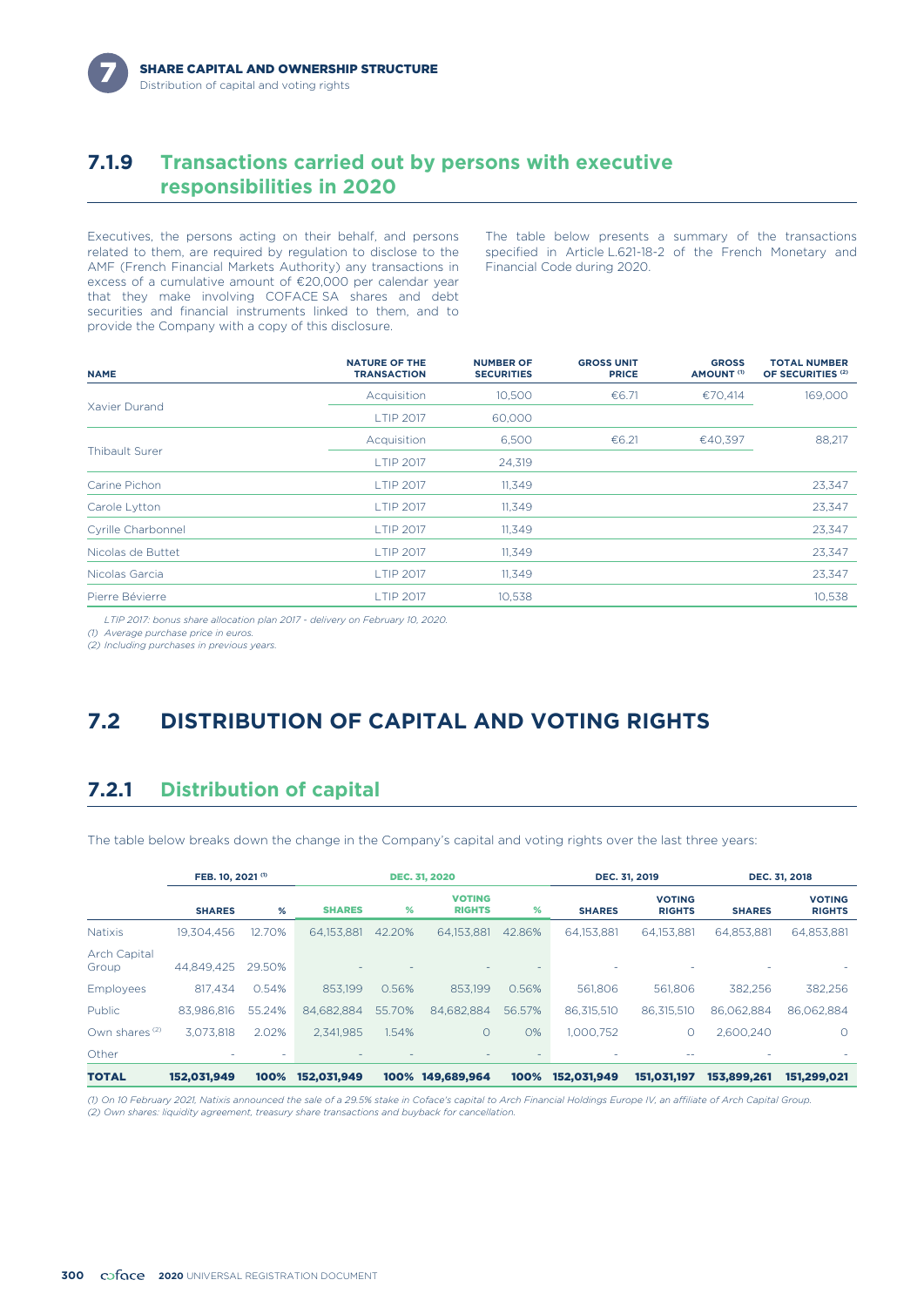# **7.2.2 Voting rights of the majority shareholder**

Natixis does not have any specific voting rights.

## **7.2.3 Declaration relating to the Company's control by the majority shareholder**

Until 10 February 2021, the Company was controlled by Natixis. controlling shareholder is not abusive (see Section 2.1.8

"Specialised committees, offshoots of the Board of Directors"). In an effort to maintain transparency and inform the public, the Company has established a set of measures guided in particular by the recommendations of the AFEP-MEDEF Code. The Company has set up a Risk Committee, an Audit Committee and a Nominations and Compensation Committee, mainly composed of independent directors, in order to prevent conflicts of interest and to ensure that control by the

At the date of this Universal Registration Document, the company is not controlled. However, in the interests of transparency and public information, and following the sale by Natixis of 29.5% of its shareholding to Arch Capital Group, the company invites the reader of this Universal Registration Document to refer to paragraph 2.1.16 "Composition of the specialised committees as at 10 February 2021".

### **7.2.4 Crossing of threshold**

The Company sets out below the declarations of threshold crossing reported in 2020 and as of the date of this document:

- a) crossing of the regulatory threshold, reported to the AMF (Article L.233-7 of the French Commercial Code); and
- **b)** crossing of the statutory threshold, reported by registered letter by the major shareholders (Article 10 of the Articles of Association).

The Company is not responsible for checking the completeness of these declarations.

| <b>YEAR</b> | <b>DATE OF</b><br><b>RECEIPT OF</b><br><b>DECLARATION</b> | <b>DATE</b><br><b>THRESHOLD</b><br><b>WAS CROSSED</b> | <b>LEGAL OR</b><br><b>STATUTORY</b><br><b>THRESHOLD</b> | <b>UP</b><br><b>DOWN</b> | <b>INVESTOR</b>                                             | <b>COUNTRY</b>            | <b>NUMBER</b><br><b>OF SHARES</b> | % OF CAPITAL |
|-------------|-----------------------------------------------------------|-------------------------------------------------------|---------------------------------------------------------|--------------------------|-------------------------------------------------------------|---------------------------|-----------------------------------|--------------|
| 2020        | Feb. 28                                                   | Feb. 25                                               | statutory                                               |                          | <b>DNCA</b><br>Investments                                  | France                    | 2,947,000                         | 1.94%        |
| 2020        | <b>Jul. 28</b>                                            | <b>Jul. 27</b>                                        | statutory                                               | Т                        | <b>BlackRock</b><br>Investment<br>Management <sup>(1)</sup> | United<br>Kingdom         | 3,081,531                         | 2.03%        |
| 2020        | Oct. 6                                                    | Oct. 5                                                | statutory                                               | v                        | <b>BlackRock</b><br>Investment<br>Management <sup>(1)</sup> | United<br>Kingdom         | 3,034,991                         | 2.00%        |
| 2020        | Oct. 29                                                   | Oct. 27                                               | statutory                                               |                          | Qatar<br>Investment<br>Authority                            | Qatar                     | 2,886,621                         | 1.90%        |
| 2020        | Dec. 1                                                    | <b>Jul. 27</b>                                        | statutory                                               | Т                        | Ninety One                                                  | United<br>Kingdom         | 3,182,814                         | 2.09%        |
| 2021        | Feb. 11                                                   | Feb. 10                                               | legal (AMF)                                             |                          | <b>Arch Capital</b><br>Group                                | Bermuda<br><b>Islands</b> | 44,849,425                        | 29.50%       |
| 2021        | Feb. 12                                                   | Feb. 11                                               | legal (AMF)                                             |                          | <b>Natixis</b>                                              | France                    | 19,304,456                        | 12.70%       |
| 2021        | Feb. 12                                                   | Feb. 11                                               | statutory                                               |                          | Norges                                                      | Norway                    | 2,972,896                         | 1.96%        |

(1) between July 27, 2020 and October 5, 2020, BlackRock Investment Management informed the Company of threshold crossings 24 times:<br>- upward: July 27, 2020 (2.03%), August 4, 2020 (2.31%), August 11, 2020 (2.08%), August

- downward: July 28, 2020 (1.57%), August 10, 2020 (1.83%), August 17, 2020 (1.81%), August 21, 2020 (2.00%), August 25, 2020 (1.99%), September 2, 2020 (1.86%),<br>September 10, 2020 (1.99%), September 18, 2020 (1.79%), Sept

### **7.2.5 Employee profit-sharing**

853,199 shares, 230,910 of which were held in France through the Coface Actionnariat mutual fund. In total, employees in

At December 31, 2020, the Group's employees held France and overseas (including management) hold an interest 853,199 shares, 230,910 of which were held in France through of 0.56% in the Company's capital.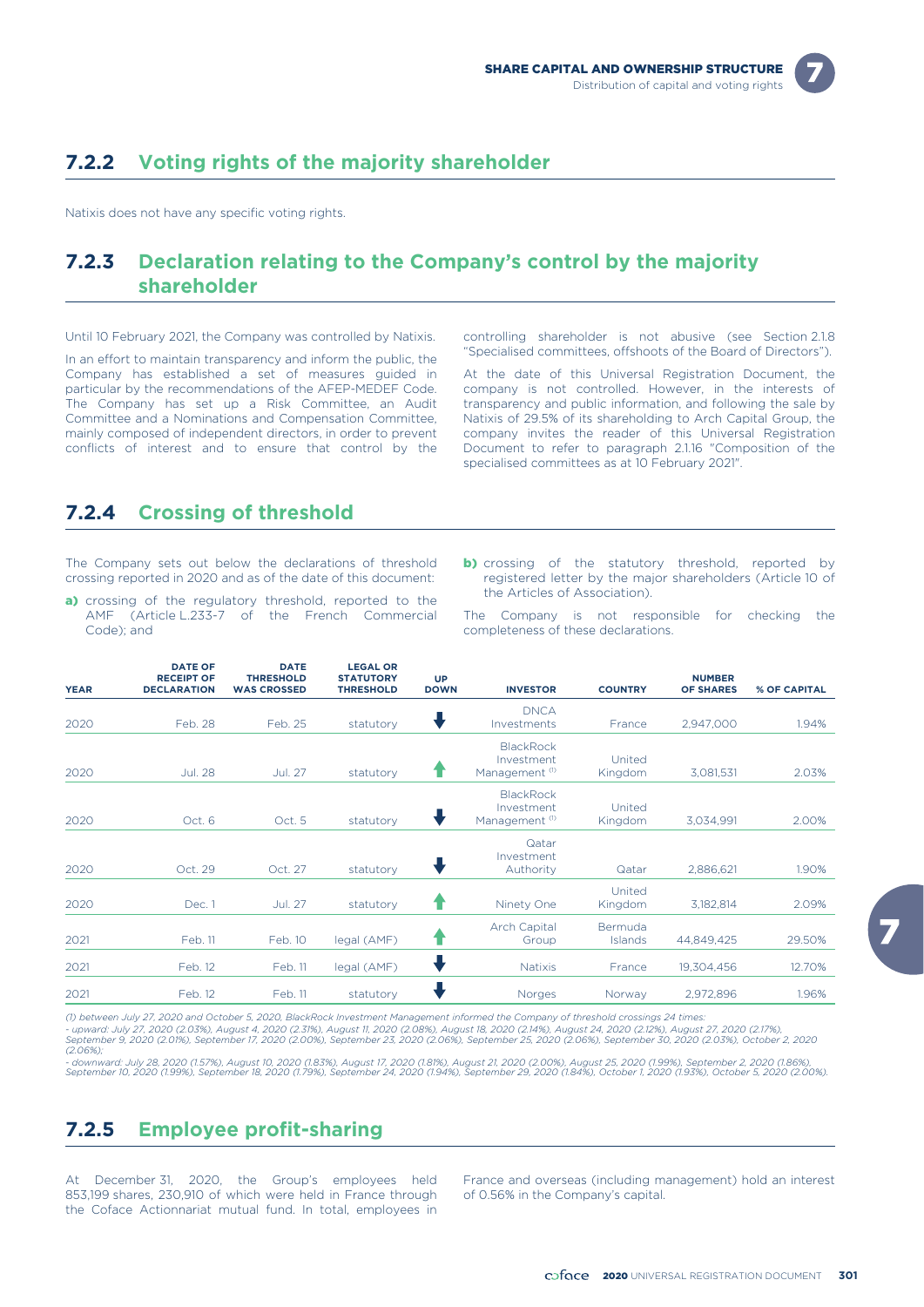

# **7.3 STOCK MARKET INFORMATION**

### **7.3.1 The COFACE share**

| <b>MARKET PROFILE</b>                                    |                                                                                                     |
|----------------------------------------------------------|-----------------------------------------------------------------------------------------------------|
| Listing market                                           | Euronext Paris (Compartment A), eligible for deferred settlement service<br>(SRD)                   |
| Initial public offering                                  | June 27, 2014 at €10.40per share                                                                    |
| Presence in stock market indices                         | SBF 120, CAC All Shares, CAC All-Tradable, CAC Financials, CAC Mid & Small,<br>CAC MID 60, Next 150 |
| Codes                                                    | ISIN FR0010667147: Ticker: COFA: Reuters: COFA.PA<br>Bloomberg: COFA FP                             |
| Capital (par value of share $\epsilon$ 2)                | €304,063,898                                                                                        |
| Number of shares outstanding at December 31, 2020        | 152,031,949                                                                                         |
| Number of voting rights exercisable at December 31, 2020 | 149.689.964                                                                                         |
| Market capitalisation at December 31, 2020               | €1.248.182.301                                                                                      |
| Highest/lowest price                                     | €12.34 (on Feb. 11, 2020) / €4.49 (Mar. 19, 2020)                                                   |

### **7.3.2 Dividend distribution policy**

The Build to Lead strategic plan aims to distribute at least 80% of profits (20 points more than under the Fit to Win plan), provided the solvency ratio is within the target range of 155% to 175%.

|                    | <b>FOR THE FINANCIAL YEAR</b> |       |       |       |  |
|--------------------|-------------------------------|-------|-------|-------|--|
|                    | 2020                          | 2019  | 2018  | 2017  |  |
| Dividend per share | €0.55 <sup>(1)</sup>          | ገ (2, | €0.79 | €0.34 |  |

(1) The distribution proposal is subject to the approval of the Shareholders' Meeting of May 12, 2021.<br>(2) In view of the scale of the health crisis and following the vote at the Combined General Shareholders' Meeting of M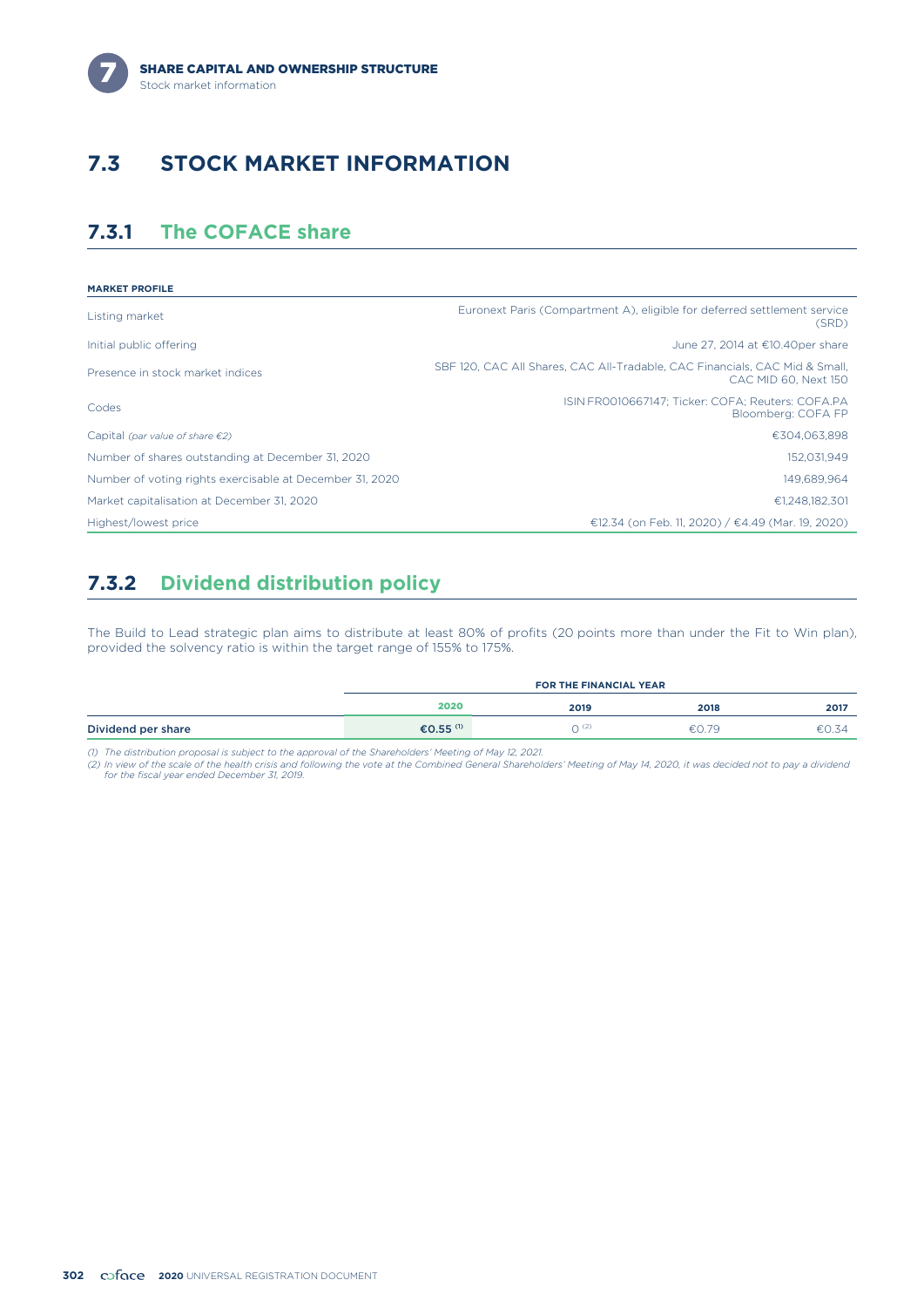

### **7.3.3** Trends in the share price and monthly trading volumes (1)

*Source: Euronext Paris*

*Please note: at the date of publication of this document, Euronext Paris statistics for March 2021 were not available.*

### **7.3.4 Monthly transactions in 2020**

|               |                                             | <b>PRICE</b> (in euros) |             |                                        |                                          | <b>TRANSACTIONS</b>                         |  |
|---------------|---------------------------------------------|-------------------------|-------------|----------------------------------------|------------------------------------------|---------------------------------------------|--|
| Month         | <b>NUMBER OF</b><br><b>TRADING SESSIONS</b> | LOW                     | <b>HIGH</b> | <b>AVERAGE</b><br><b>CLOSING PRICE</b> | <b>NUMBER OF</b><br><b>SHARES TRADED</b> | <b>CAPITAL</b><br>(in millions of<br>euros) |  |
| $Jan-20$      | 22                                          | 10.76                   | 11.78       | 11.39                                  | 3,170,056                                | 36.20                                       |  |
| Feb-20        | 20                                          | 9.94                    | 12.34       | 11.60                                  | 5,283,454                                | 60.54                                       |  |
| Mar-20        | 22                                          | 4.49                    | 9.80        | 6.83                                   | 10,919,096                               | 75.71                                       |  |
| Apr-20        | 20                                          | 4.97                    | 6.21        | 5.47                                   | 8,215,818                                | 45.25                                       |  |
| $May-20$      | 20                                          | 4.64                    | 5.34        | 5.04                                   | 9,874,008                                | 49.43                                       |  |
| $Jun-20$      | 22                                          | 5.44                    | 7.45        | 6.30                                   | 16,262,541                               | 104.61                                      |  |
| $Jul-20$      | 23                                          | 5.75                    | 6.79        | 6.37                                   | 8,261,630                                | 52.72                                       |  |
| Aug-20        | 21                                          | 6.53                    | 6.96        | 6.73                                   | 4,362,678                                | 29.38                                       |  |
| Sept-20       | 22                                          | 5.91                    | 7.29        | 6.54                                   | 6,090,964                                | 40.21                                       |  |
| Oct-20        | 22                                          | 5.92                    | 6.79        | 6.45                                   | 7,147,923                                | 46.19                                       |  |
| <b>Nov-20</b> | 21                                          | 6.85                    | 8.89        | 8.33                                   | 7,779,190                                | 63.78                                       |  |
| Dec-20        | 22                                          | 8.21                    | 8.72        | 8.47                                   | 3,791,924                                | 32.15                                       |  |

*(Source: Euronext Paris)*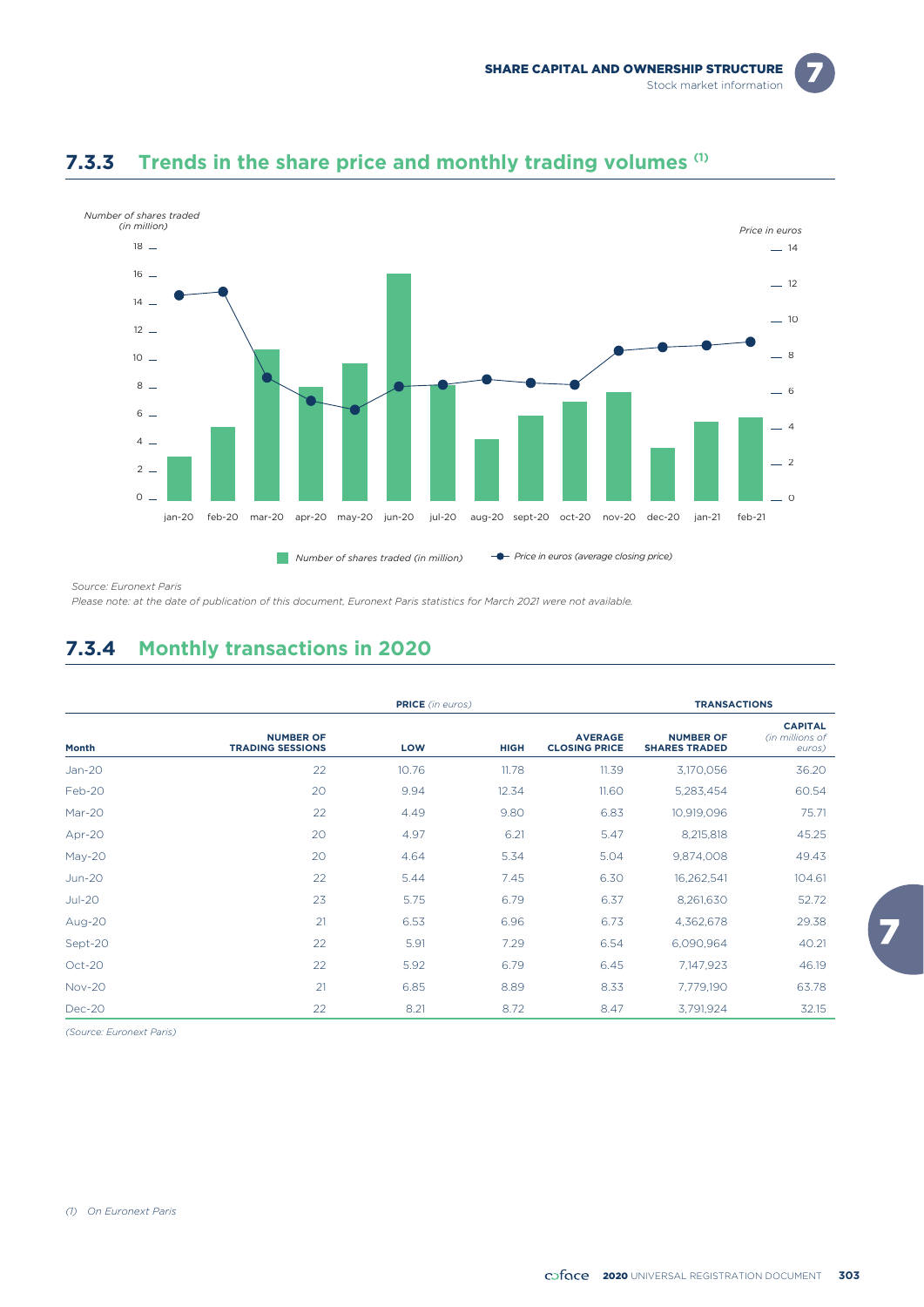

### **7.3.5 List of regulated information published in 2020**

All the regulated information is available on the website: *https://www.coface.com/fr/Investisseurs*

#### Financial press releases published in 2020

| Feb. 5, 2020  | Results FY-2019                                                                                                          |
|---------------|--------------------------------------------------------------------------------------------------------------------------|
| Feb. 5, 2020  | Agreement to acquire GIEK Kredittforsikring                                                                              |
| Feb. 24, 2020 | AM Best assigns A (Excellent) rating to Compagnie francaise d'assurance pour le commerce extérieur and to Coface Re SA   |
| Feb. 25, 2020 | Shareholding evolution                                                                                                   |
| Feb. 25, 2020 | Coface capitalizes on its strategic successes and launches Build to Lead, its new 2023 strategic plan                    |
| Mar. 27, 2020 | Review of the credit insurance sector by Moody's                                                                         |
| Mar. 31, 2020 | Fitch places Coface on Rating Watch Negative                                                                             |
| Apr. 1, 2020  | Announcement regarding the dividend                                                                                      |
| Apr. 9, 2020  | Combined Shareholders' Meeting May 14, 2020 at 9.00am                                                                    |
| Apr. 16, 2020 | Coface announces the publication of its 2019 Universal Registration Document                                             |
| Apr. 23, 2020 | First quarter shows solid operational performance but is impacted by the initial effects of the COVID-19 crisis          |
| Apr. 24, 2020 | Combined Shareholders' Meeting May 14, 2020 at 9.00am shall be held without the physical presence of its shareholders    |
| May 12, 2020  | Publication of SFCR Group and Standalone as of December 31, 2019                                                         |
| May 14, 2020  | Fitch maintains Coface Ratings on Rating Watch Negative                                                                  |
| May 14, 2020  | Combined Shareholders' Meeting of May 14, 2020 approved all the proposed resolutions                                     |
| Jul. 1, 2020  | Coface finalises the acquisition of GIEK Kredittforsikring AS                                                            |
| Jul. 29, 2020 | Coface reports a positive net income of €11.3m for the second quarter 2020 and continues to implement its strategic plan |
| Jul. 29, 2020 | Communication setting out the arrangements for the supplying of the Interim Financial Report for the first half of 2020  |
| Sep. 9, 2020  | Nicolas Namias is appointed Chairman of the Board of COFACE SA                                                           |
| Oct. 26, 2020 | Coface reports €28.5m net income for the third quarter and launches a share buyback programme for €15m                   |
| Oct. 26, 2020 | Coface launches a share buyback programme for a target amount of 15 million euros                                        |
| Nov. 5, 2020  | Fitch maintains Coface Ratings on Rating Watch Negative                                                                  |

### **7.4 FACTORS LIABLE TO HAVE AN EFFECT IN THE EVENT OF A PUBLIC OFFERING**

Pursuant to Article L.225-37-5 of the French Commercial Code, the Company notes the following points, which could have an effect in the event of a public offering:

- **I** the Company's capital structure as well as its known direct or indirect interests and all the corresponding information are described in Section 7.2;
- **I** there is no statutory restriction on the exercise of voting rights, with the exception of the elimination of voting rights in respect of shares which exceed the portion that should have been declared, which may be requested by one or more shareholders holding an interest which is at least equal to 2% of the capital or voting rights, in the event of failure to declare that the statutory threshold was exceeded;
- I the Company is not aware of the existence of any shareholders' agreements;
- I there are no instruments entailing special control rights;
- I the voting rights attached to the shares of the Company held by staff through the Company's Coface Actionnariat mutual fund are exercised by an authorised representative designated by the fund's Supervisory Board to represent it at the Shareholders' Meeting;
- I the rules on appointment and revocation of members of the Board of Directors are the legal and statutory rules described in Section 9.1.5;
- **I** the Company's Articles of Association are amended in compliance with legal and regulatory provisions;
- I there is no significant agreement entered into by the Company that would be amended or terminated in the event of a change in the Company's control.